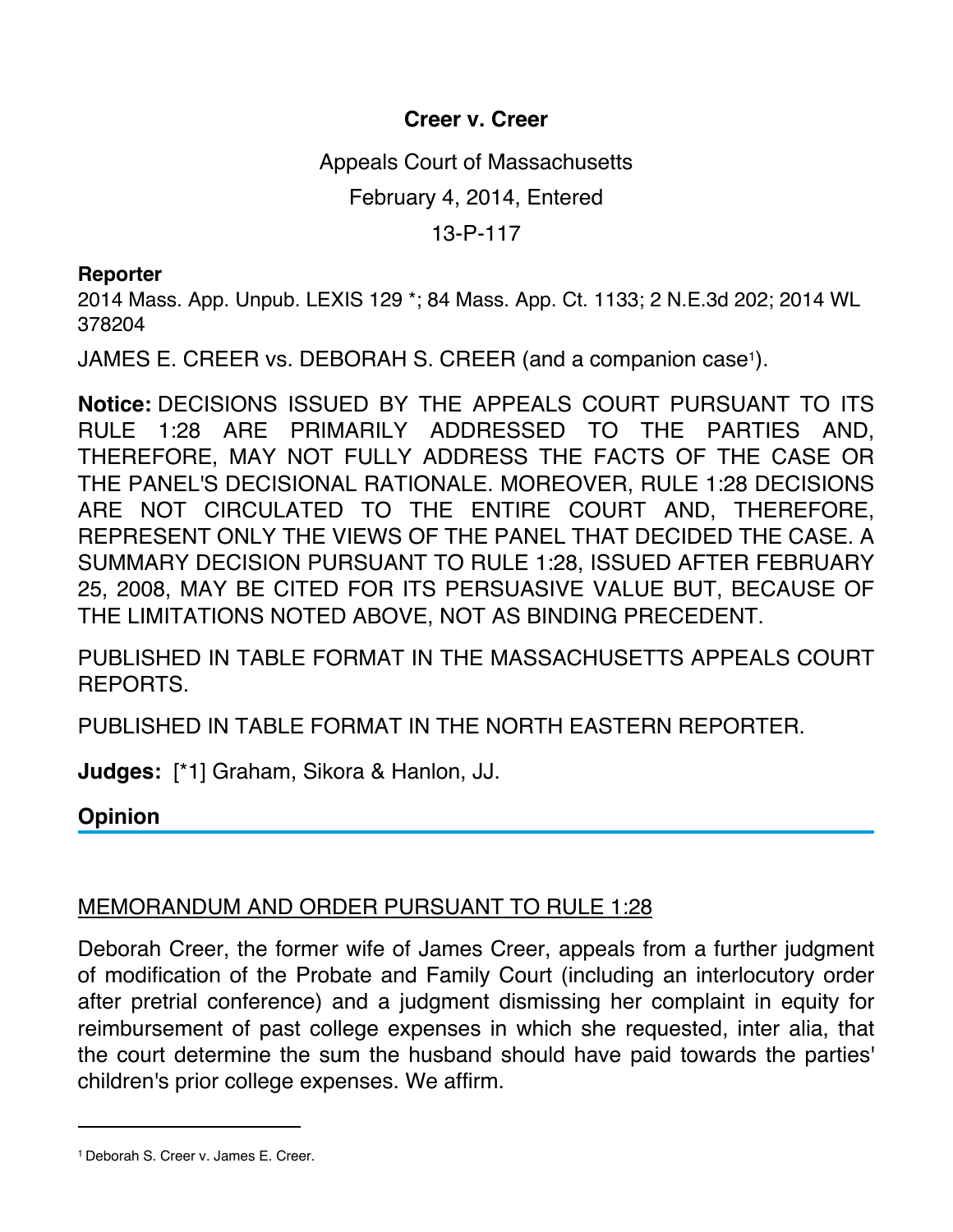1. The order after pretrial conference. The wife, through new counsel, argues that the judge at the pretrial conference (the first judge) violated her due process rights (i.e., her property interest consisting of past due support) by "misapplying" G. L. c. 119A, § 13(a), and dismissing, "over [her] objection, the enforcement action at law under the existing support order for the period 2003-2009 thereby forcing [her] to seek relief [unsuccessfully] under the court's general equity power."

Contrary to the wife's assertion, we do not view the statement of "preference" by her attorney at the pretrial conference as a clear or meaningful objection to the first judge's suggestion and/or [\*2] intention to dismiss so much of the wife's counterclaim for modification as concerns past college expenses. See Hoffman v. Houghton Chemical Corp., 434 Mass. 624, 639, 751 N.E.2d 848 (2001). Cf. Aleo v. SLB Toys USA, Inc., 466 Mass. 398, 403 n. 11, 995 N.E.2d 740 (2013). Indeed, the wife, through appellate counsel, appeared to acknowledge at oral argument that she made no specific objection for the record. Furthermore, it is apparent from the comments of the wife's trial counsel during opening statements at trial that the wife was in agreement with the first judge that she was precluded from seeking past college expenses under G. L. c. 119A,  $\S$  13( $\underline{a}$ ), and that her action for past college expenses must be brought in equity. In the circumstances, the wife is not in a position to argue now that the first judge erred by, essentially, "forcing" her to bring an action in equity.<sup>2</sup>

2. The equity action. Following trial, $3$  a second judge of the Probate Court found, among other things, that the parties had very different memories of what, if any, discussions [\*3] took place relative to the financial participation the husband should assume with respect to the children's higher education. Continuing, the judge stated that "[f]rom the brief 'discussions' they had, the parties reached an understanding that [the husband's] role was to promptly pay his weekly child support obligation and [the wife's] role was to work with the boys in choosing a school and arranging financing."<sup>4</sup> The second judge also stated in his rulings of

<sup>&</sup>lt;sup>2</sup> In view of the decision we reach in this case, we do not consider whether the specific provisions or orders for postsecondary education fall within the purview of § 13(a).

<sup>&</sup>lt;sup>3</sup> At the time of trial, the parties three children had graduated from college. At trial, the wife sought a contribution from the husband of \$50,666 for the children's college expenses.

<sup>4</sup> In support of this finding the judge made a number of subsidiary findings to the effect that (1) no credible evidence [\*4] was presented demonstrating behavior of the wife or the children consistent with the conclusion that the husband was shirking any financial responsibility toward the family, (2) notwithstanding the parties' agreement, the wife made commitments to colleges without the husband's input or approval, (3) although the husband and wife agreed on a mechanism to resolve disputes as to how they would share the children's education costs, the wife never sought to invoke it, (4) the wife did not raise the issue of college reimbursement until February, 2011, when she filed her amended counterclaim, (5) the husband received no written communication from the wife requesting contribution until the litigation was well underway and (6) what prompted the wife to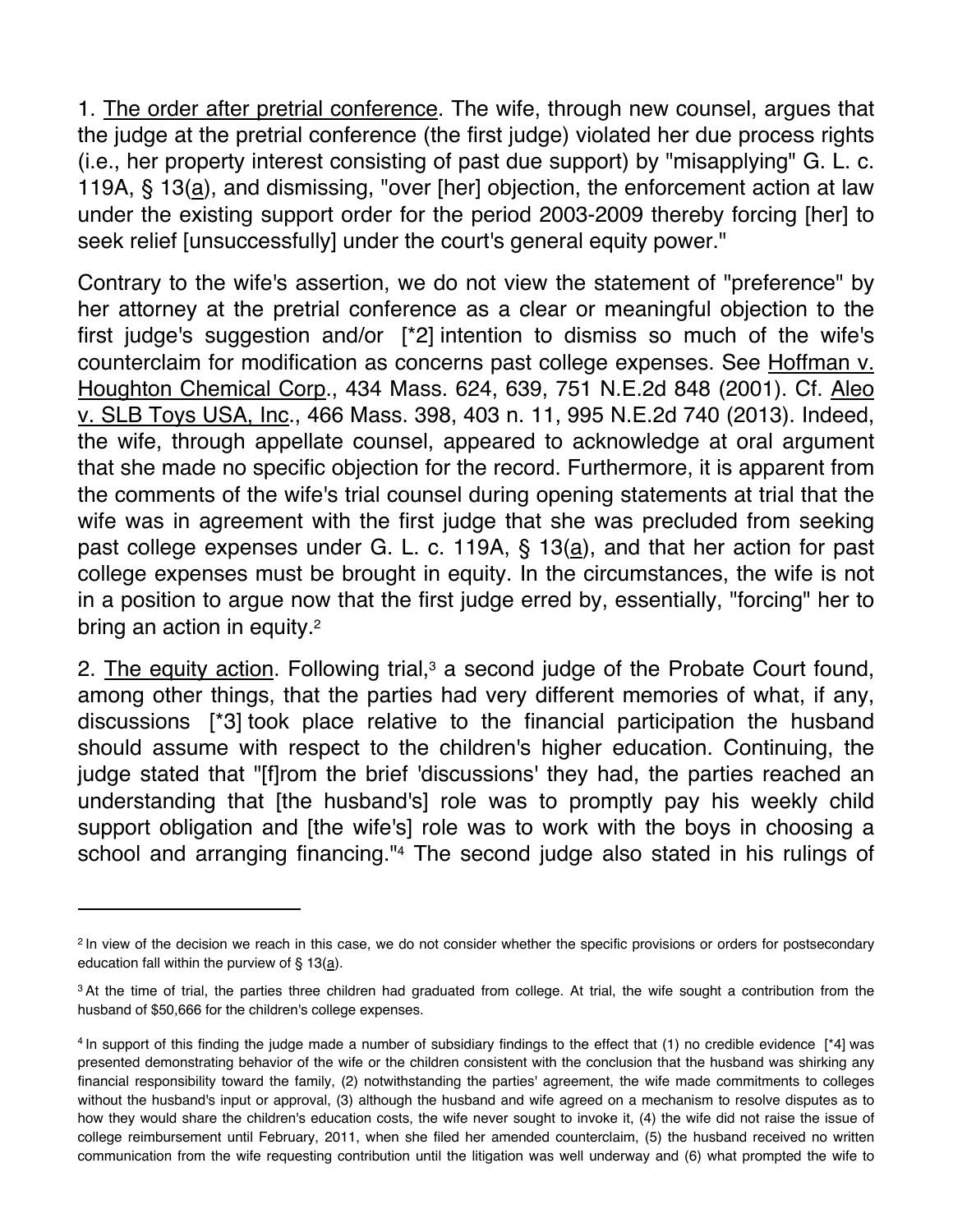law that "[s]ince [the wife] and [the husband] created a mechanism whereby they would discuss and agree on expense allocation for college and provided a dispute resolution clause [which included consultation with the Probation Department] to operate in the event they could not agree, [the wife] had an adequate remedy at law to obtain relief (i.e., exhausting the dispute resolution mechanism and filing a complaint for modification)."

The wife raises a number of issues challenging the second judge's dismissal, with prejudice, of her equity action. Among other things, she argues that the judge erred in dismissing her equity claim solely upon the existence of a prior remedy at law [\*5] that neither party exercised, the right to seek modification of an existing child support order. The wife asserts that she was seeking enforcement of the agreement under G. L. c. 119A, § 13(a), rather than modification of the existing court order. The wife also argues, with respect to the judge's finding concerning the parties' "understanding" of their obligations under the agreement and judgment, that the parties' agreement was integrated and that the parties failed to utilize the "modification" provision of the agreement which prohibits alteration or modification of the agreement except by a written instrument acknowledged by the parties (or by court order). In addition, the wife states that there was no judicial authorization or approval of the parties' "understanding" concerning their obligations under the agreement and judgment. At the outset, certain of the wife's arguments on the appeal veer from the theories on which the wife proceeded below and the positions otherwise taken by her. See generally O'Connell v. Greenwood, 59 Mass. App. Ct. 147, 155, 794 N.E.2d 1205 (2003) (where we declined to resolve issue where it was not raised in the trial court and it was not the theory on which the case [\*6] was tried); Parrish v. Parrish, 30 Mass. App. Ct. 78, 82 n. 5, 566 N.E.2d 103 (1991). As we have indicated, the wife proceeded below on the premise that she was precluded from seeking past college expenses under G. L. c. 119A, § 13(a). Moreover, counsel for both parties elicited testimony as to whether the parties had reached an "understanding" concerning their respective contributions towards the children's college expenses. The wife points to nothing to indicate that she relied at trial on the "modification" provision of the agreement. To the contrary, the judge commented during closing argument that, as the husband suggested, the parties had an agreement whereby the husband was to continue to pay support and the wife was not to bother him. The wife's counsel responded, "And if your Honor believes that, then we lose the case . . . ."

On all of the foregoing, including the judge's finding concerning the parties' understanding of their respective roles concerning the children's educational

seek contribution was being served with the husband's complaint for modification seeking to decrease his weekly support obligation. The judge's finding is also consistent with the husband's testimony.